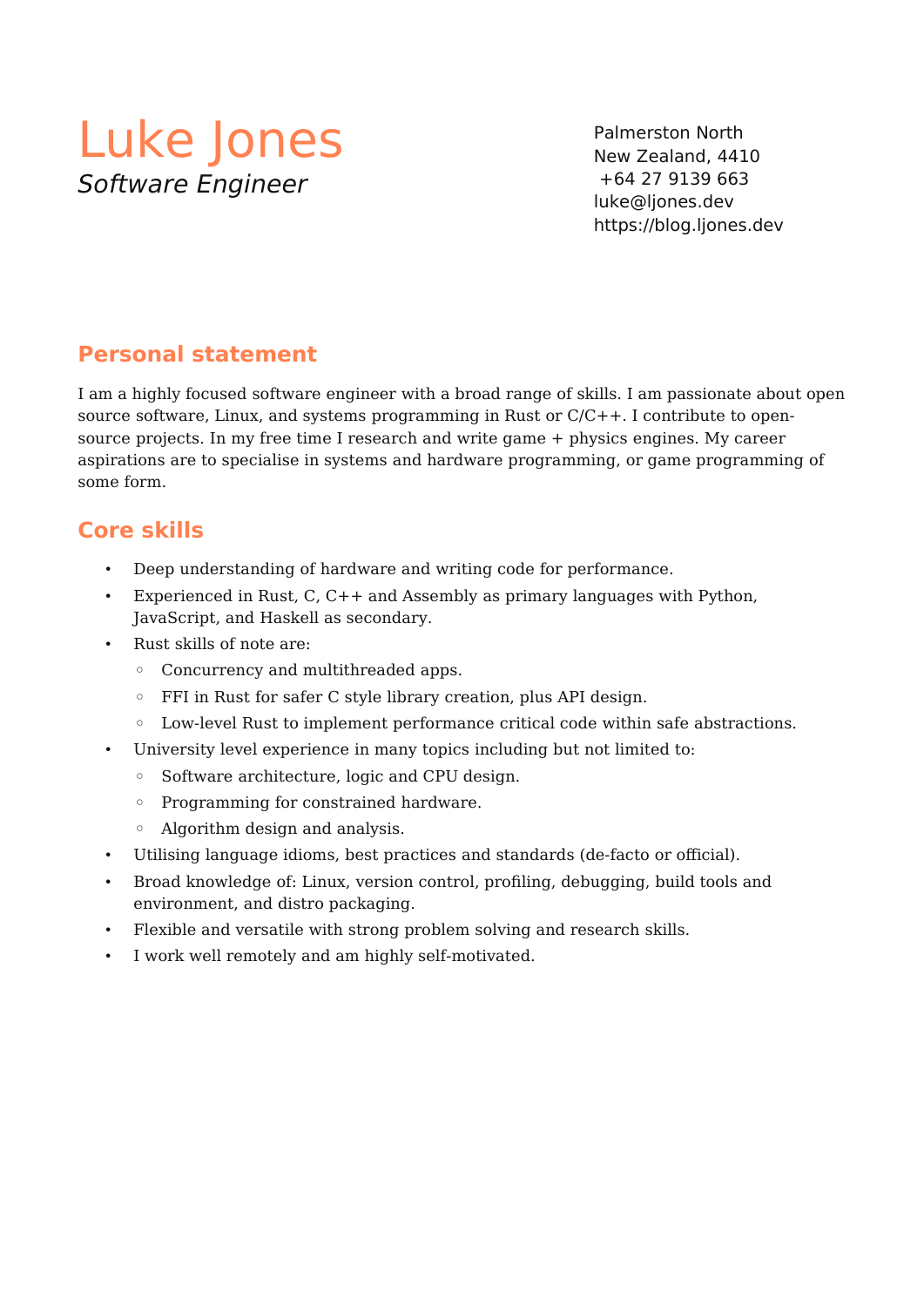# **Work History**

#### **Jasic Technology Europe – Mobile App Developer**

#### **(December 2019 ++)**

• Main role is mobile application development, with many additional tasks when required. Future roles may include embedded development, and or management.

#### **Sphere Identity – Core Developer**

#### **(November 2017 – December 2019)**

Distributed applications development, cryptography and protocol development using the Rust language.

I developed the encryption and data sharing protocol the identity platform is based on, which is used in AWS Lambdas, Wasm for client-side browser use, Android, and iOS. It is written in Rust. I made heavy use of FFI, unit and CI testing, and documentation abilities of Rust.

We effectively use Agile methodology to plan and accomplish tasks. We also have daily stand-up. Both of these I have managed well while working remotely.

Other tasks include:

- Research, and validation of technologies.
- Unit testing and improving existing code.
- Writing internal articles:
	- code style, optimization, git, FFI & wasm guides.
- Writing AWS Lambdas in JS and custom runtimes including Rust.

### **Google Summer of Code 2017 (participant).**

#### **(May-August 2017)**

I researched and began implementing the infrastructure to use Rust language in GJS (Gnome JavaScript) with the aim of reducing memory leaks and other issues associated with C and C++. When it was seen that this wasn't a suitable approach, the knowledge gained from the application of Rust was then applied to the C++ codebase to improve memory safety and apply ownership models. A summary is available at<https://ljcode.org/gsoc-2017/>.

#### **Unrelated Work Experience.**

(2000 - 2014)

Mechanic, welder/fitter/turner, engineer at a race-car chassis shop, computer repair.